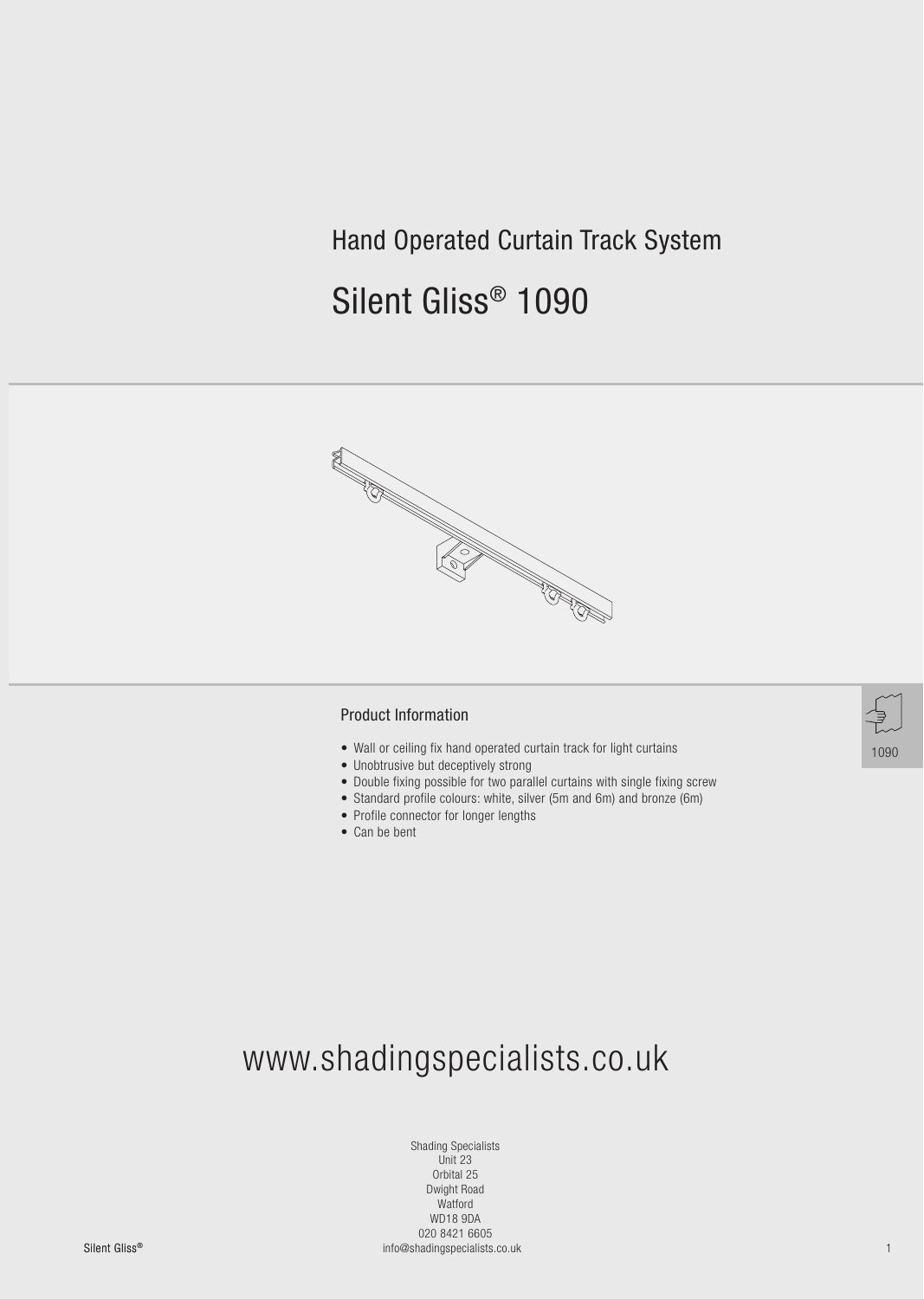### Profile, Bending and Specification Information



The standard radius is recommended for optimal operation. The minimum possible radius is 60mm.

#### Specification Guide- download from the Silent Gliss website www.silentgliss.co.uk (password required)

Silent Gliss 1090 curtain track, hand-drawn, anodised aluminium, complete with gliders 3533 at 16/m. and 2 enstops 3016 per length. Top fixed with nylon brackets 3176/face fixed with nylong brackets 3175, each screwed to timber/plugged and screwed to blockwork/concrete at 450mm. centres. ...........Lm. Bronze track, as above. Silent Gliss 1090W, as above except with powder coated white finished aluminium.

### Fitting Information

### Bracket positioning and fixing with brackets 3175 and 3176



The fixing distances are meant as a guide only: they may vary in practice, depending on surface and curtain weight.



Installation: push track on bracket in direction indicated Removal: place screwdriver where indicated (A) and twist. Pull track away from bracket

## 1090

### Fitting Options

Ceiling fix with bracket 3176





Top fix bracket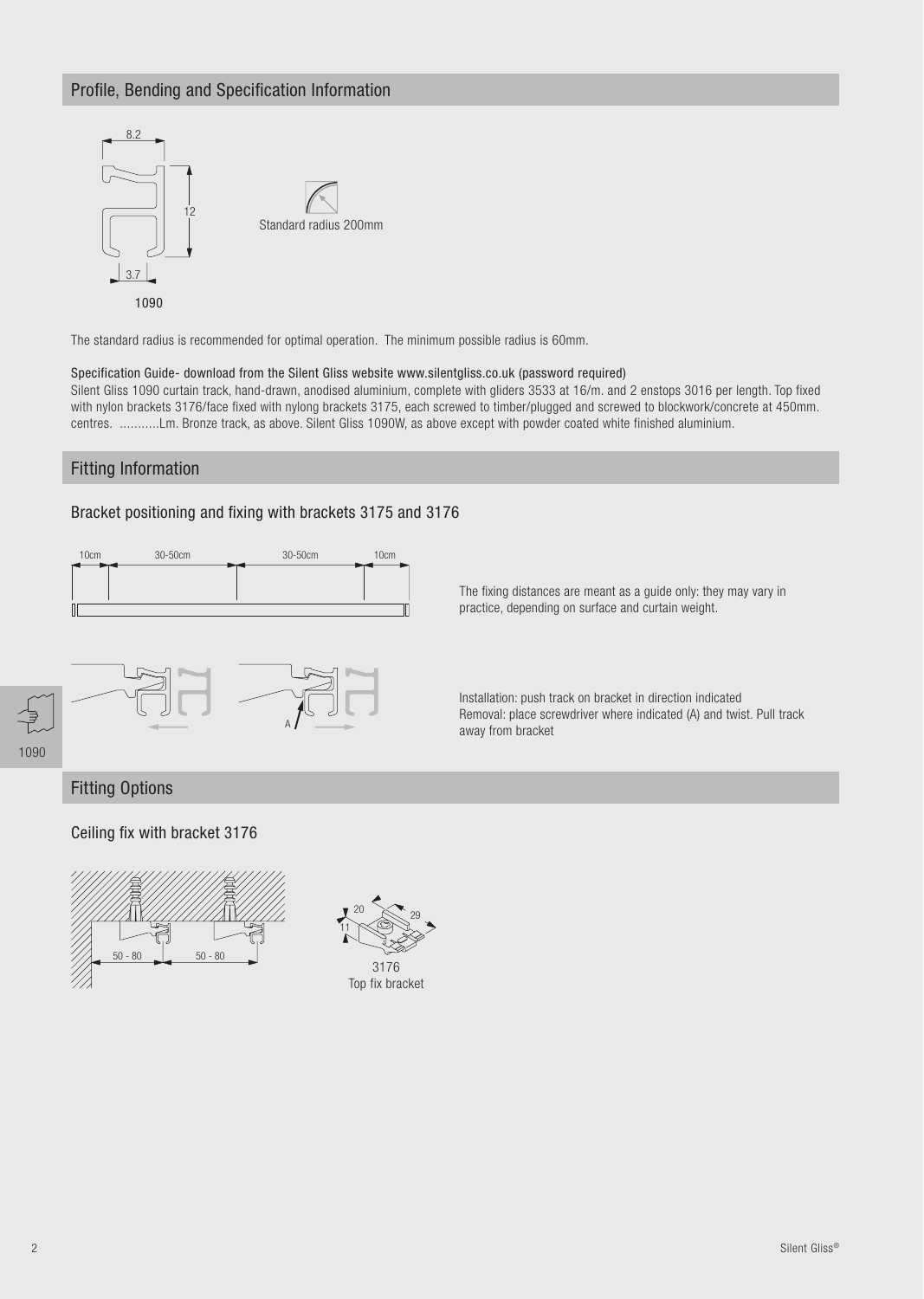### Ceiling double fix with bracket 3113 / 3115



The final distances may be outside of the recommendations above depending on curtain heading, make-up and any obstructions.

### Wall fix with bracket 3175





### Wall fitting with Smart Fix 11200-11205 and bracket 3176









Top fix bracket

Brackets feature thread for screw SG 10277 (M4x12) for fixing bracket SG 3176.

### Wall fitting with Square Smart Fix 11210-11215 and bracket 3176



|       | $X$ (mm) |
|-------|----------|
| 11210 | 68       |
| 11211 | 88       |
| 11212 | 108      |
| 11213 | 128      |
| 11214 | 158      |
| 11215 | 208      |
|       |          |





Top fix bracket

Brackets feature thread for screw SG 10277 (M4x12) for fixing bracket SG 3176.

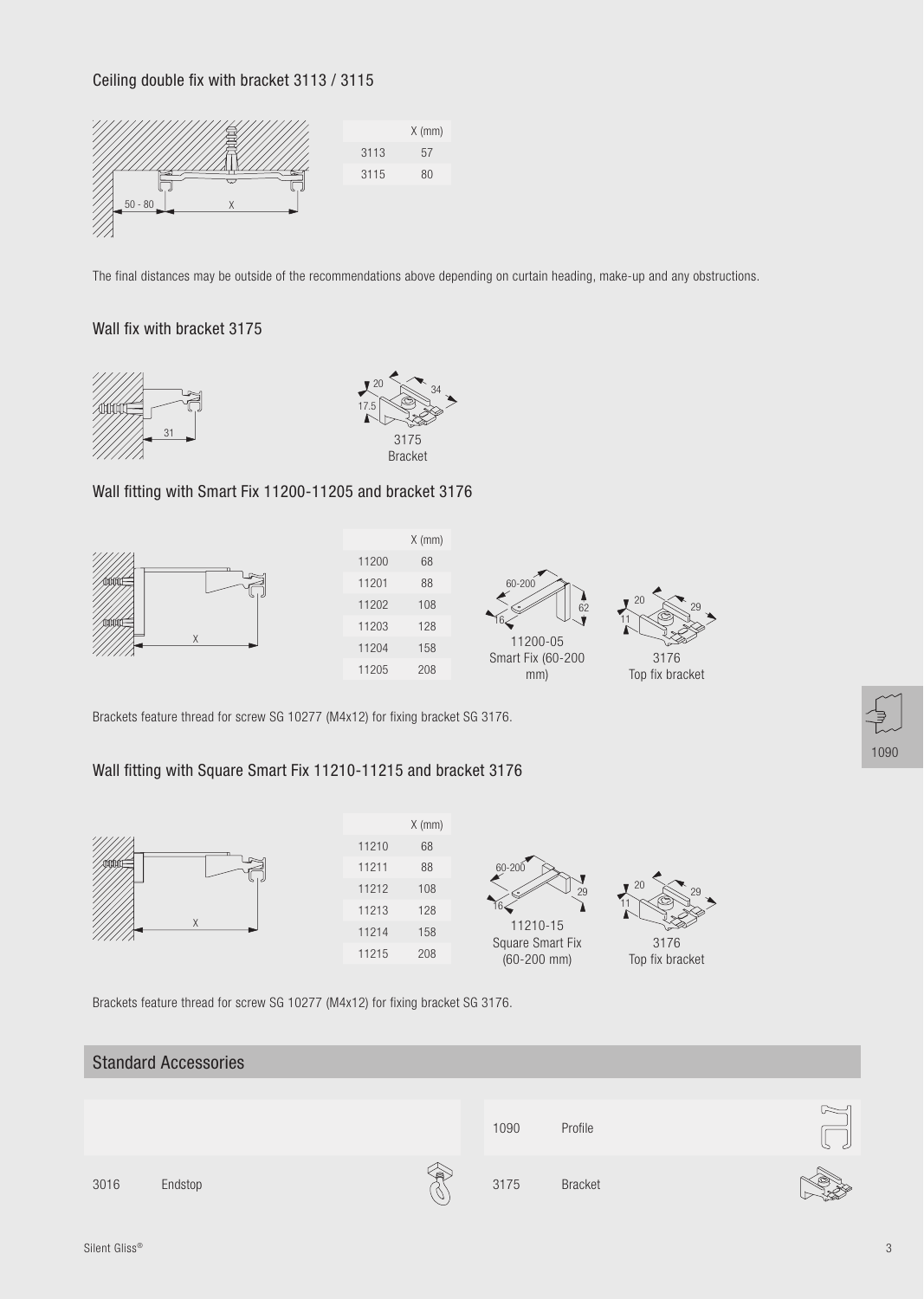

### Optional Accessories

|      | 0516  | Pelmet spacer                | 3071  | Screw twist endstop          |  |
|------|-------|------------------------------|-------|------------------------------|--|
| 1090 | 3096  | Connecting bridge            | 3113  | 5cm spacer for double fixing |  |
|      | 3115  | 7cm spacer for double fixing | 3176  | Top fix bracket              |  |
|      | 3548  | Retrofit glider              | 3570  | Rotating glider              |  |
|      | 10430 | Draw rod with hook, 50cm     | 10430 | Draw rod with hook, 50cm     |  |
|      | 10431 | Draw rod with hook, 75cm     | 10431 | Draw rod with hook, 75cm     |  |
|      | 10432 | Draw rod with hook, 100cm    | 10432 | Draw rod with hook, 100cm    |  |
|      | 10433 | Draw rod with hook, 125cm    | 10433 | Draw rod with hook, 125cm    |  |
|      | 10434 | Draw rod with hook, 150cm    | 10434 | Draw rod with hook, 150cm    |  |
|      | 11200 | Smart Fix, 60 mm set         | 11201 | Smart Fix, 80 mm set         |  |
|      | 11202 | Smart Fix, 100 mm set        | 11203 | Smart Fix, 120 mm set        |  |
|      | 11204 | Smart Fix, 150 mm set        | 11205 | Smart Fix, 200 mm set        |  |
|      | 11210 | Square Smart Fix, 60 mm set  | 11211 | Square Smart Fix, 80 mm set  |  |
|      | 11212 | Square Smart Fix, 100 mm set | 11213 | Square Smart Fix, 120 mm set |  |
|      | 11214 | Square Smart Fix, 150 mm set | 11215 | Square Smart Fix, 200 mm set |  |